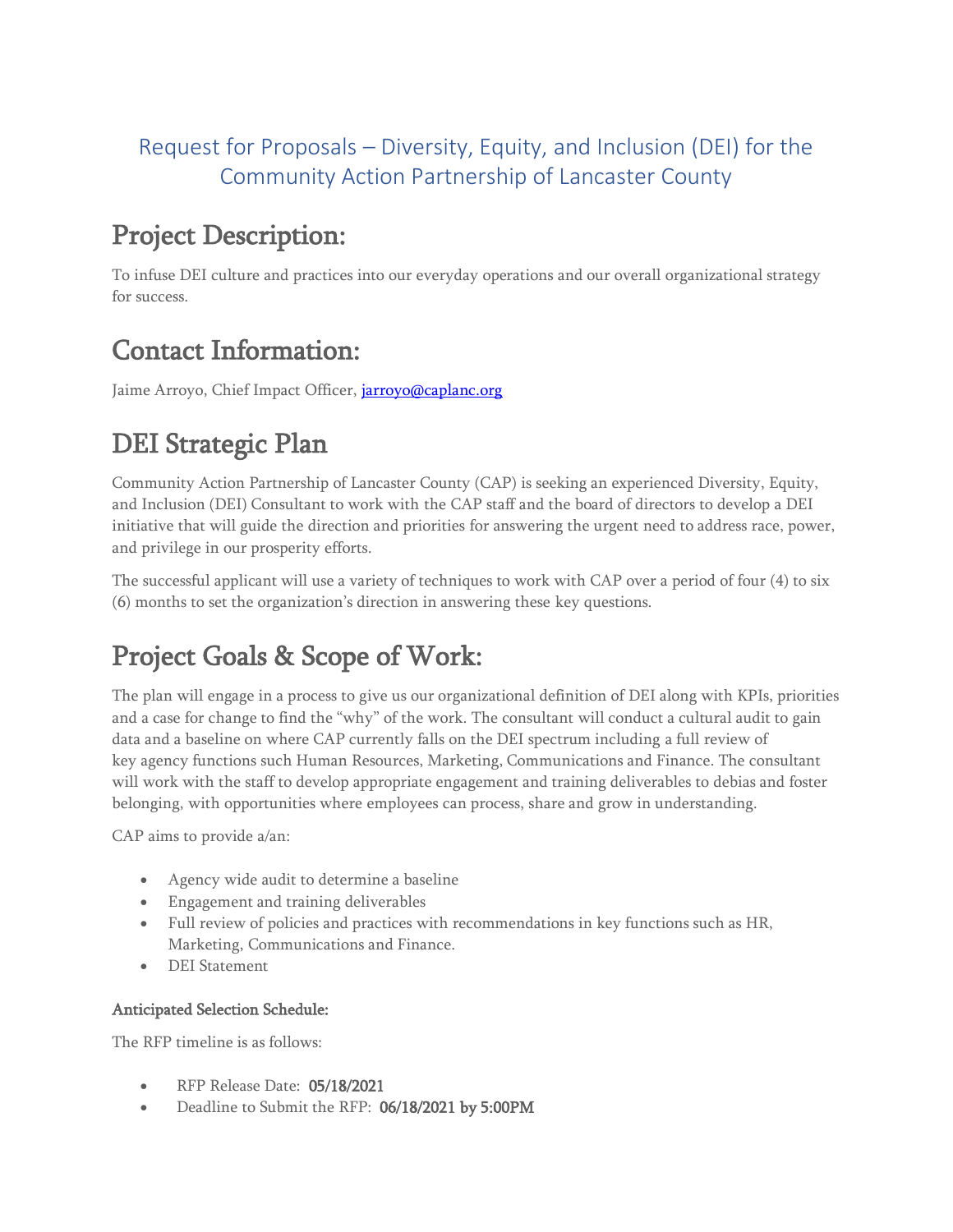- Evaluations of Proposals: 06/21/2021
- Top Consultants may be asked to provide a presentation
- Selection of Consultant: 07/09/2021

### How to Submit your RFP:

Interested applicants should submit their completed proposal and a letter of interest in PDF format to:

Community Action Partnership Attention: Jaime Arroyo Chief Impact Officer 601 S. Queen St. Lancaster, PA 17603 [jarroyo@caplanc.org](mailto:jarroyo@caplanc.org)

\*Please reference CAP DEI Strategic Plan\*

## Consultant Qualifications

The consultant should have relevant experience in working with nonprofit, public and private sector organizations to develop DEI plans that respond effectively to internal, environmental, political and fiscal realities. Experience working with agencies that deliver impactful services in the areas of education, treatment, health care, family services, and housing services is preferred.

## Request for Proposal Submission Requirements

Submissions should include the following:

- Proposal should be no more than five (5) pages in length
- Describes your team, including their qualifications
- Describes your experience and approach for providing DEI planning services to similar agencies
- Explain your proposed process, including methods, procedures and number of meetings for providing these services for CAP
- Include a work schedule that identifies meeting dates, time frames for major work elements, target dates for key milestones and dates for completion of a draft and final plan
- A proposed detailed budget for these services.

Please provide a budget that includes the following:

- Number of estimated hours for each activity with a breakdown by person assigned
- Billing rate per person assigned
- Estimated out-of-pocket expenses